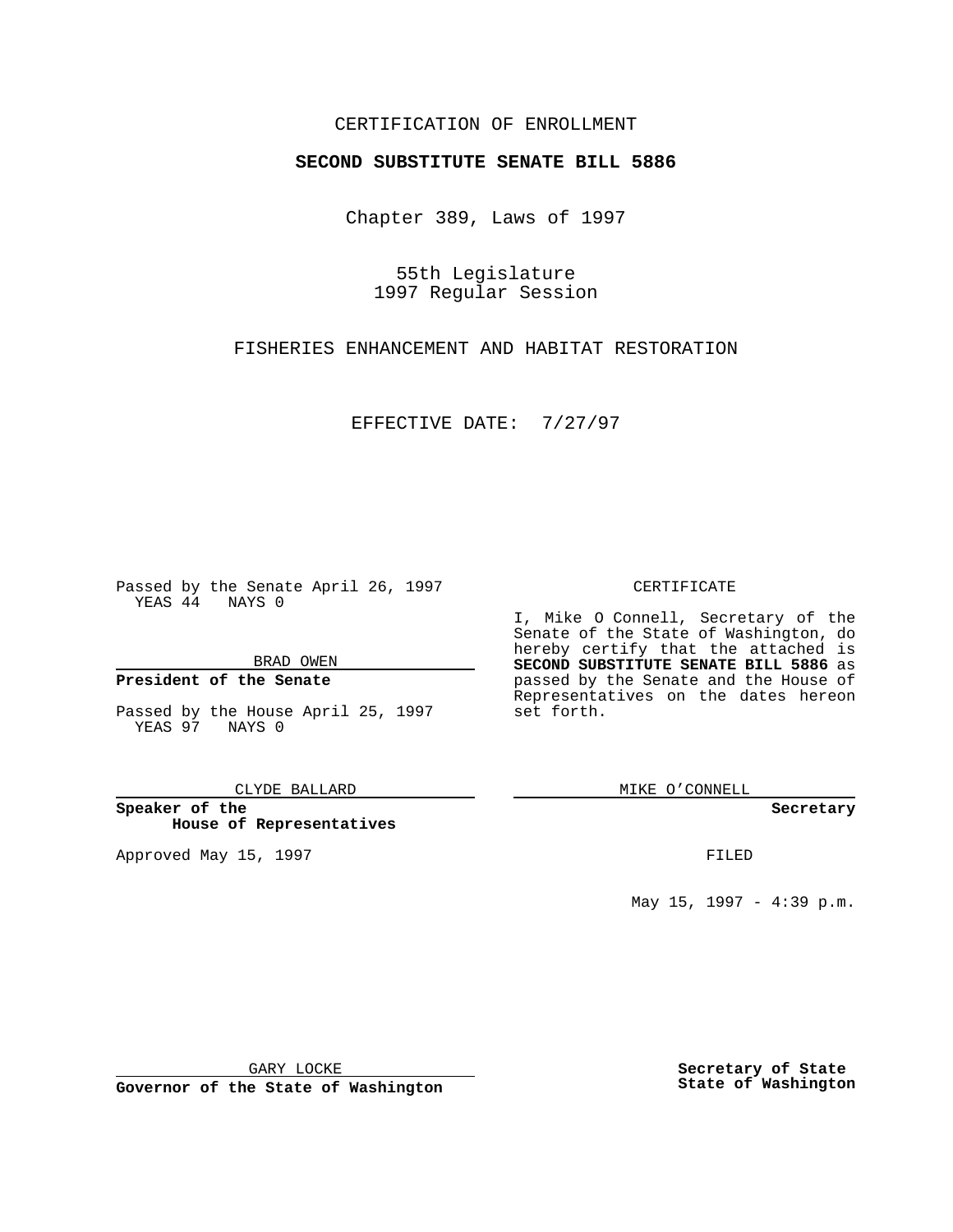## **SECOND SUBSTITUTE SENATE BILL 5886** \_\_\_\_\_\_\_\_\_\_\_\_\_\_\_\_\_\_\_\_\_\_\_\_\_\_\_\_\_\_\_\_\_\_\_\_\_\_\_\_\_\_\_\_\_\_\_

\_\_\_\_\_\_\_\_\_\_\_\_\_\_\_\_\_\_\_\_\_\_\_\_\_\_\_\_\_\_\_\_\_\_\_\_\_\_\_\_\_\_\_\_\_\_\_

AS RECOMMENDED BY CONFERENCE COMMITTEE

Passed Legislature - 1997 Regular Session

#### **State of Washington 55th Legislature 1997 Regular Session**

**By** Senate Committee on Ways & Means (originally sponsored by Senators Strannigan, Swecker, Jacobsen and Oke)

Read first time 03/10/97.

 AN ACT Relating to the regional fisheries enhancement program; amending RCW 75.50.080 and 75.50.160; adding new sections to chapter 75.50 RCW; and creating new sections.

BE IT ENACTED BY THE LEGISLATURE OF THE STATE OF WASHINGTON:

NEW SECTION. **Sec. 1.** (1) The legislature finds that:

 (a) Currently, many of the salmon stocks on the Washington coast and in Puget Sound are severely depressed and may soon be listed under the federal endangered species act.

 (b) Immediate action is needed to reverse the severe decline of this resource and ensure its very survival.

 (c) The cooperation and participation of private landowners is crucial in efforts to restore and enhance salmon populations.

 (d) Regional fisheries enhancement groups have been exceptionally successful in their efforts to work with private landowners to restore and enhance salmon habitat on private lands.

 (e) State funding for regional fisheries enhancement groups has been declining and is a significant limitation to current fisheries enhancement and habitat restoration efforts.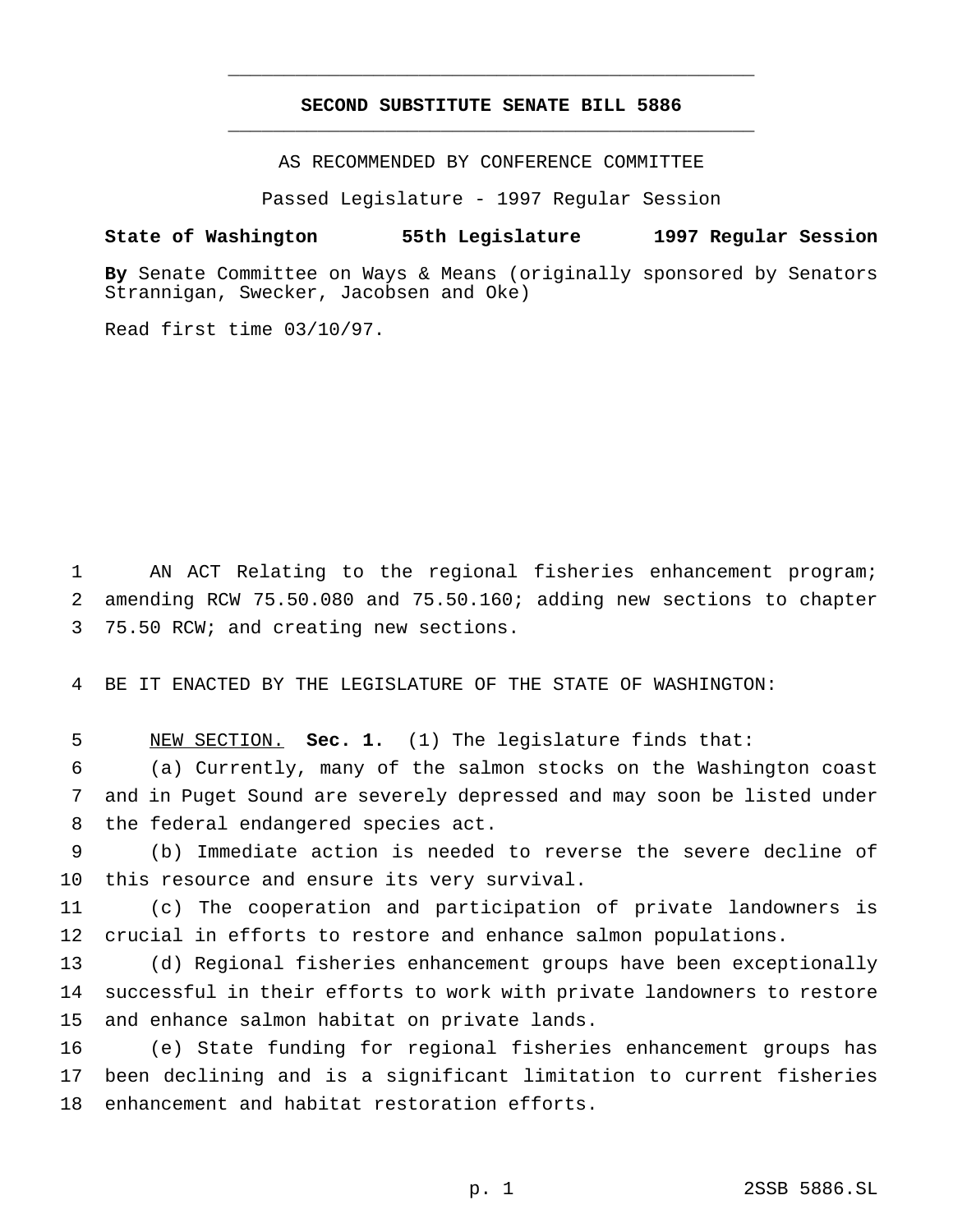(f) Therefore, a stable funding source is essential to the success of the regional enhancement groups and their efforts to work cooperatively with private landowners to restore salmon resources.

(2) The legislature further finds that:

 (a) The increasing population and continued development throughout the state, and the transportation system needed to serve this growth, have exacerbated problems associated with culverts, creating barriers to fish passage.

 (b) These barriers obstruct habitat and have resulted in reduced production and survival of anadromous and resident fish at a time when salmonid stocks continue to decline.

 (c) Current state laws do not appropriately direct resources for the correction of fish passage obstructions related to transportation facilities.

 (d) Current fish passage management efforts related to transportation projects lack necessary coordination on a watershed, regional, and state-wide basis, have inadequate funding, and fail to maximize use of available resources.

 (e) Therefore, the legislature finds that the department of transportation and the department of fish and wildlife should work with state, tribal, local government, and volunteer entities to develop a coordinated, watershed-based fish passage barrier removal program.

 NEW SECTION. **Sec. 2.** A new section is added to chapter 75.50 RCW to read as follows:

 The department may provide start-up funds to regional fisheries enhancement groups for costs associated with any enhancement project. The regional fisheries enhancement group advisory board and the department shall develop guidelines for providing funds to the regional fisheries enhancement groups.

 NEW SECTION. **Sec. 3.** A new section is added to chapter 75.50 RCW to read as follows:

 The regional fisheries enhancement salmonid recovery account is created in the state treasury. All receipts from federal sources and moneys from state sources specified by law must be deposited into the account. Moneys in the account may be spent only after appropriation. Expenditures from the account may be used for the sole purpose of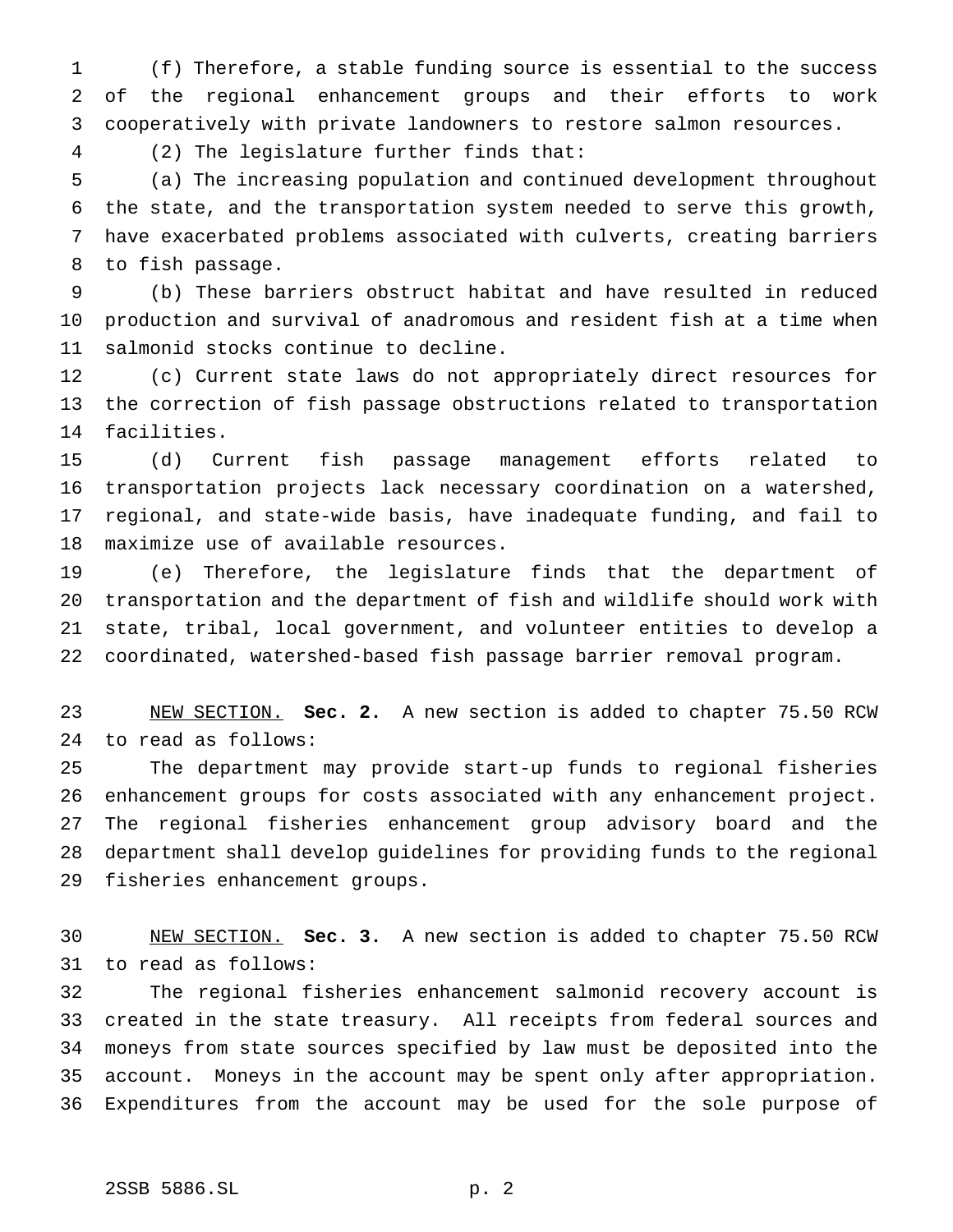fisheries enhancement and habitat restoration by regional fisheries enhancement groups.

 NEW SECTION. **Sec. 4.** The regional fisheries enhancement group advisory board shall conduct a study of federal, state, and local permitting requirements for fisheries enhancement and habitat restoration projects. The study shall identify redundant, conflicting, or duplicative permitting requirements and rules, and shall make recommendations for streamlining and improving the permitting process. The results of the study shall be reported to the senate natural resources and parks committee and the house of representatives natural resources committee by November 1, 1997.

 **Sec. 5.** RCW 75.50.080 and 1993 sp.s. c 2 s 47 are each amended to read as follows:

 Regional fisheries enhancement groups, consistent with the long- term regional policy statements developed under RCW 75.50.020, shall seek to:

17 (1) Enhance the salmon and steelhead resources of the state;

 (2) Maximize volunteer efforts and private donations to improve the 19 salmon and steelhead resources for all citizens;

 (3) Assist the department in achieving the goal to double the 21 state-wide salmon and steelhead catch by the year 2000 ((under chapter 22 <del>214, Laws of 1988</del>) ); and

 (4) Develop projects designed to supplement the fishery enhancement capability of the department.

 **Sec. 6.** RCW 75.50.160 and 1995 c 367 s 2 are each amended to read as follows:

27 The ((department's habitat division shall work with)) department and the department of transportation shall convene a fish passage 29 barrier removal task force. The task force shall consist of one 30 representative each from the department, the department of 31 transportation, the department of ecology, tribes, cities, counties, ((and)) a business organization, an environmental organization, 33 regional fisheries enhancement groups, and other interested entities as 34 deemed appropriate by the cochairs. The persons representing the department and the department of transportation shall serve as cochairs 36 of the task force and shall appoint members to the task force. The